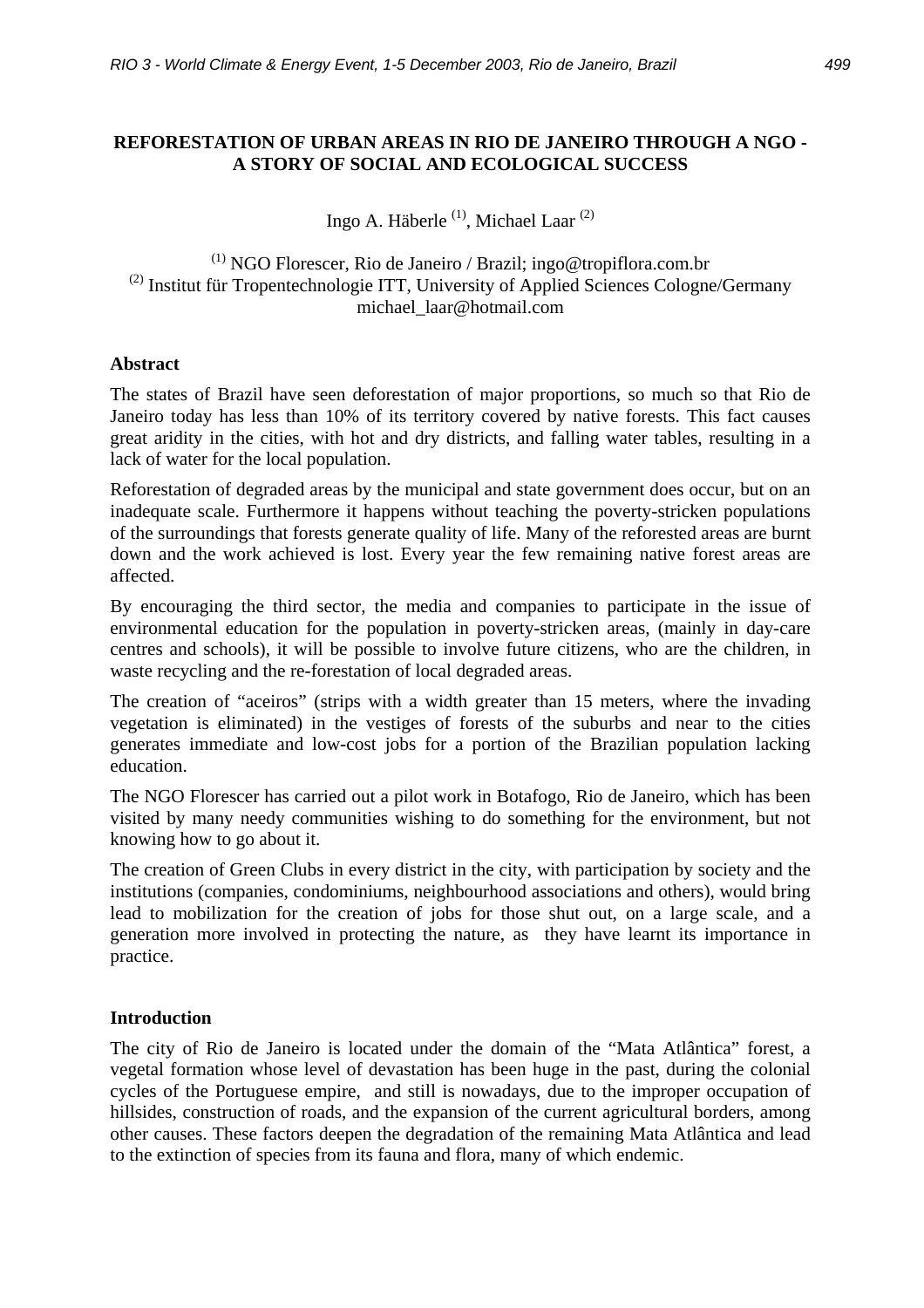The process of deforestation has turned this region into a high-priority area for biological preservation the world over. The Mata Atlântica, a rare and threatened ecosystem, represents an important target of environmental discussions, which are usually translated into reflorestration plans, or the mixed plantation of native species in degraded areas, seeking to form a forest as close as possible to the original.

 The poverty-stricken communities in the city of Rio de Janeiro are usually located on the hillsides, and therefore the fact of teaching, in practice, of environmental education for children, and helping in the maintenance of the forests in their communities, takes on the nature of a crucial activity.

As there are many degraded areas near these communities, direct jobs are created around the dwellings, also for people deprived of education.

# *1.1 Reforestation of the City of Rio de Janeiro*

The ecological recovery of areas deforested in the city of Rio de Janeiro has a history going back to the XIX century, with the episode of reforestation of the Floresta da Tijuca. At that time, the city was undergoing a serious crisis of water supply, due to the removal of vegetal coverage from hillsides, which led to negative impacts, nowadays known, in relation to the hydrologic balance. At that time, the Mata Atlântica was undergoing a process of relative recovery, following a phase of major destruction caused by the successive economic cycles of "pau-brasil", sugar cane and cattle breeding. However, the latest cycle, the coffee cycle, was the one to cause the deepest damages to the Brazil's coastal forests.

In 1986, the Municipal Environment Secretariat (SMAC) started the Preservation and Reforestation Program in Low-Income Regions – Reforestation Community Effort, aiming, among other targets, at the preservation of hillsides situated in poverty needy areas. The methodology used at the beginning of the Community Effort Project placed priority on the tree-planting aspect, and rapid coverage of the soil. Environmental education, in practice, for children in these communities where the community effort project was implanted, was not included.

## *1.2. Mobilization of Civil Society*

Despite the efforts made by the public power, the city of Rio de Janeiro has paid a high price for its development, as it is a city squeezed in between the sea and the mountains, and with large deprived communities on degraded hillsides. The districts are hot, dry and suffer frequent floods due to the absence of forests. Considering the increasing volume of environmental problems, which generate a sensation of impotence in the population, this leads to discouragement in the exercise of citizenship, so dear to the destiny of any community.

At the same time, this situation promotes reflection by part of society, aware of the impossibility of governments solving all the issues with the means at their disposal.

One of the examples which may be mentioned within this context is the foundation of the SOCIETY OF FRIENDS FOR THE REFORESTATION – FLORESCER, on April  $15<sup>th</sup>$ 1994. The mobilization happened by virtue of frequent fires occurred in the "Morro São João Baptista" (district of Botafogo – city of Rio de Janeiro). This landscape was dominated by capim-colonião (*Panicum maximum*) (a type of grass), which appeared in every part of the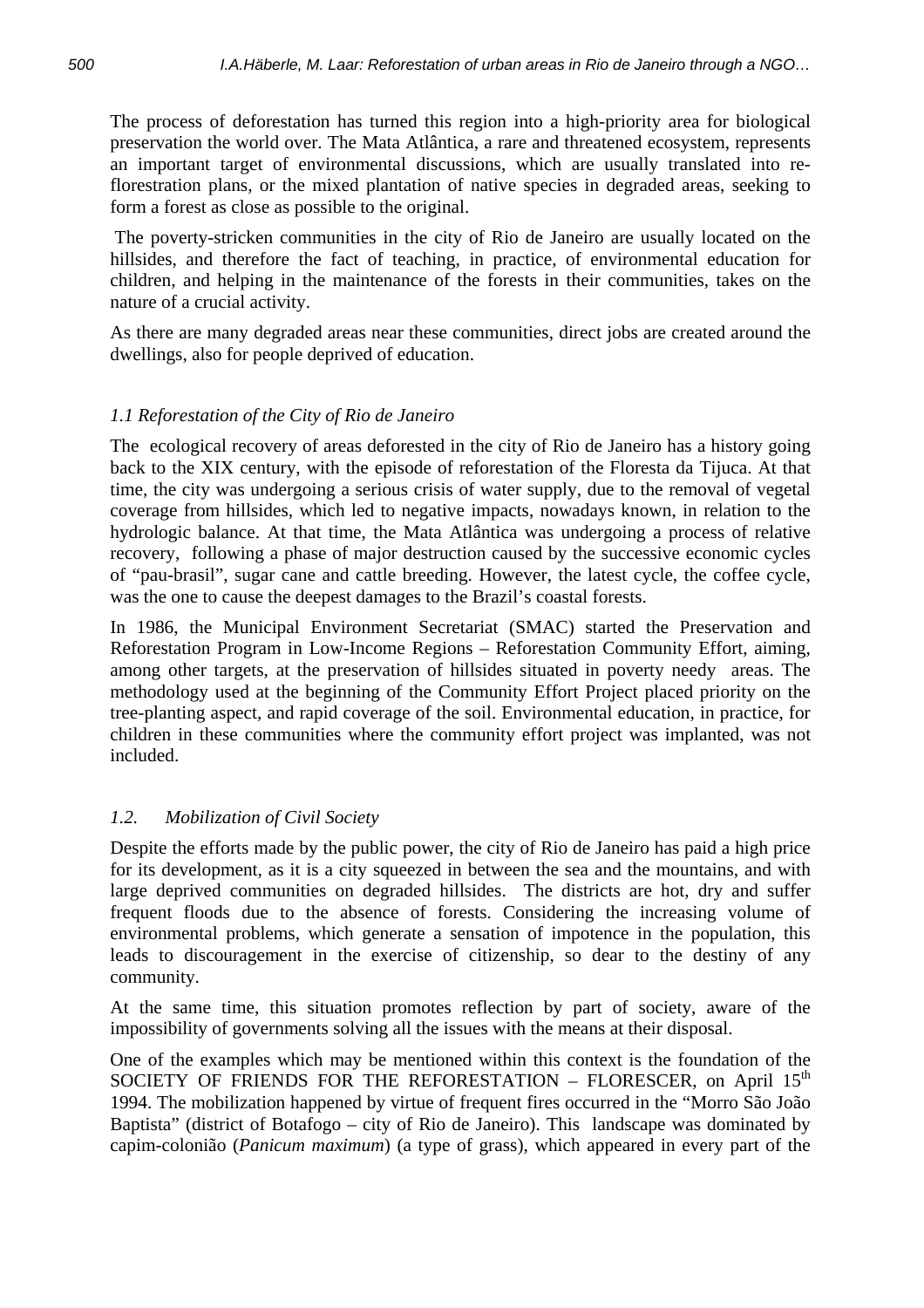relief and suffered annual burning, destroying every year thousands of hectares of the Mata Atlântica in the city of Rio de Janeiro.

Initially, the mobilized group opted to clean up the edges of the remaining vegetation, seeking to make it difficult for the capim-colonião to propagate, with a consequent decrease in the risk of fires. This work occurred in a middle-class condominium, with more than 700 apartments, where 90% of the condominium members contribute monthly with a very small amount of money to the work of the NGO Florescer.

This work, if it is extended and supported by the public power and the media (newspapers, TVs, radios), could provide jobs for hundreds of thousands of shutout citizens in the modern consumer society, if the population of Brazilian states such as Minas Gerais, São Paulo and Rio de Janeiro understand the importance of the forests for their quality of life, and help in the recovery of the local degraded areas.

The SMAC (Municipal Secretariat) estimates that more than a fifth of the state of Rio de Janeiro is currently covered by degraded areas, with a predominance of the afore mentioned grass (SMAC, 1995) The same thing occurs in São Paulo and Minas Gerais (Schmidt, 1998).

The absence of an understanding of the importance of nature for the Brazilian population largely contributes to the problems currently experienced, such as major deforestations, successive burnings of large stretches of territory, without concrete measures being taken to reverse these serious environmental problems.

# *1.3. Incorporation of the educational component*

Considering the issue of environmental education inseparable from the preservation of nature, the NGO Florescer has discovered that it would be interesting for this environmental education to be IN PRACTICE, and with children at the age for day-care centres up to teenagers.This approach is being backed by Dias (1998) and Pedrini (1998).

In 1997, a program of environmental education was incorporated with the support of company TROPIFLORA – Plantas e Flores Ltda and the participation of the day-care center Criançartes, and the Cruzeiro School.



Fig. 1. Tree-planting kids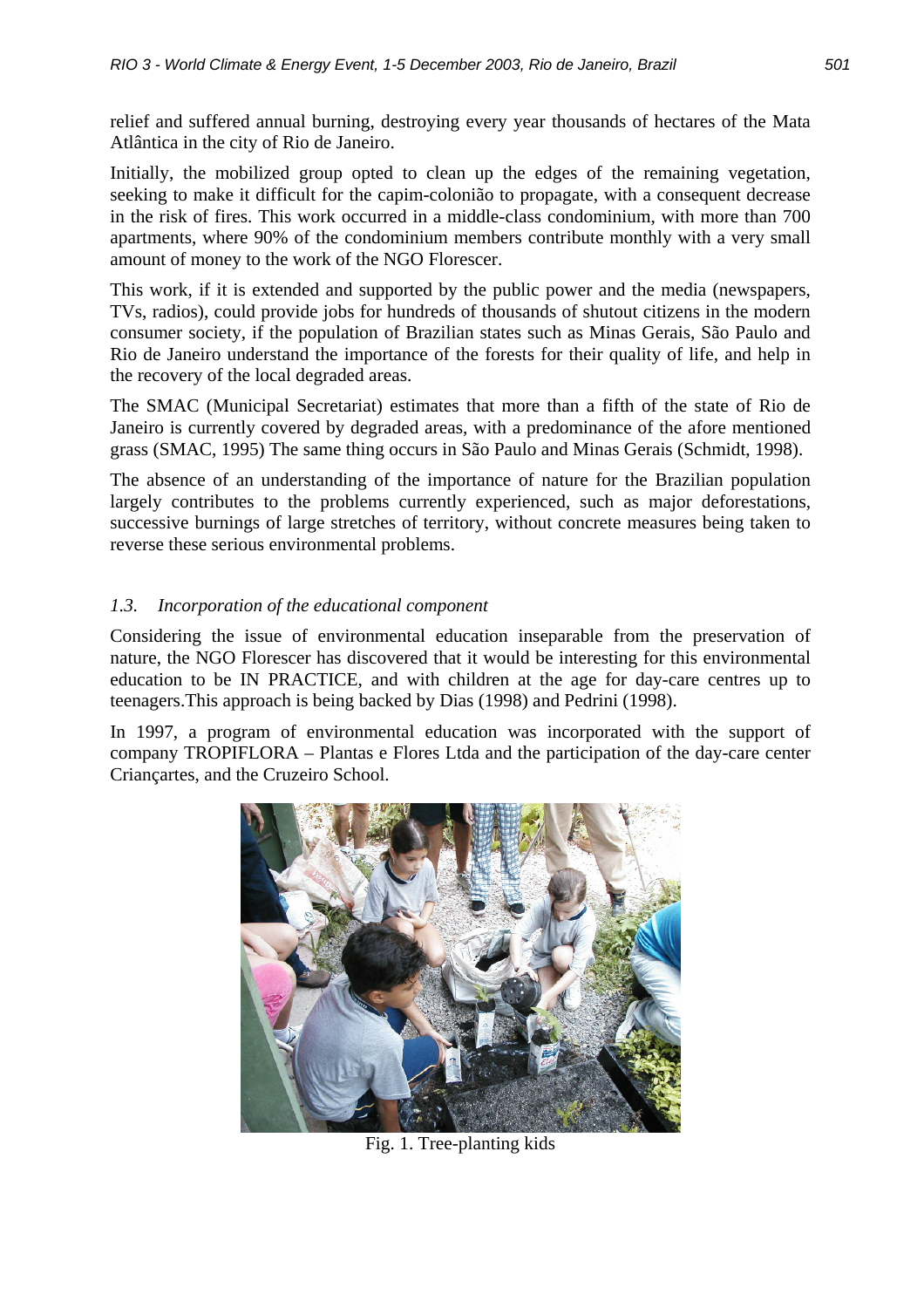Financing was obtained for the construction of a small nursery for the production of seedlings of trees of the Mata Atlântica, from Unibanco Ecologia, in 1997.

Subsequently, in a number of districts, such as Vila Kennedy, São João de Meriti and Ilha de Guaratiba schools were incorporated with projects of Environmental Education in Practice.

Since then, communities from several poor districts of Rio de Janeiro have sought out the NGO Florescer's nursery, as Ebid (Yellow Pages) is a partner in the project and places in every telephone directory of the districts of the city of Rio de Janeiro (since 2001) phrases of an ecological nature, with NGO Florescer's telephone number.

The factory of reforestation inputs, Mecprec, has donated trays and substrate for projects, in an effort to support the work ofthe NGO Florescer.

Dozens of neighbourhood associations seek the NGO Florescer, and some have implanted community reforestations, as they have learnt the use of modern techniques of propagation of seeds and seedlings (trays, fertilizers and use of substrate), used in the NGO Florescer's nursery of seedlings, becoming volunteers in the Botafogo project, and applying the teaching in practice.

After planting Mata Atlântica tree seeds at schools and neighborhood associations, the children take their seedlings to a definitive location, which is a degraded area nearby. Until the end of 2003, more than 1,700 children have already participated in this project.



Fig. 2. Degraded area before reforestation in 1992



Fig. 3. Degraded area after reforestation in 1998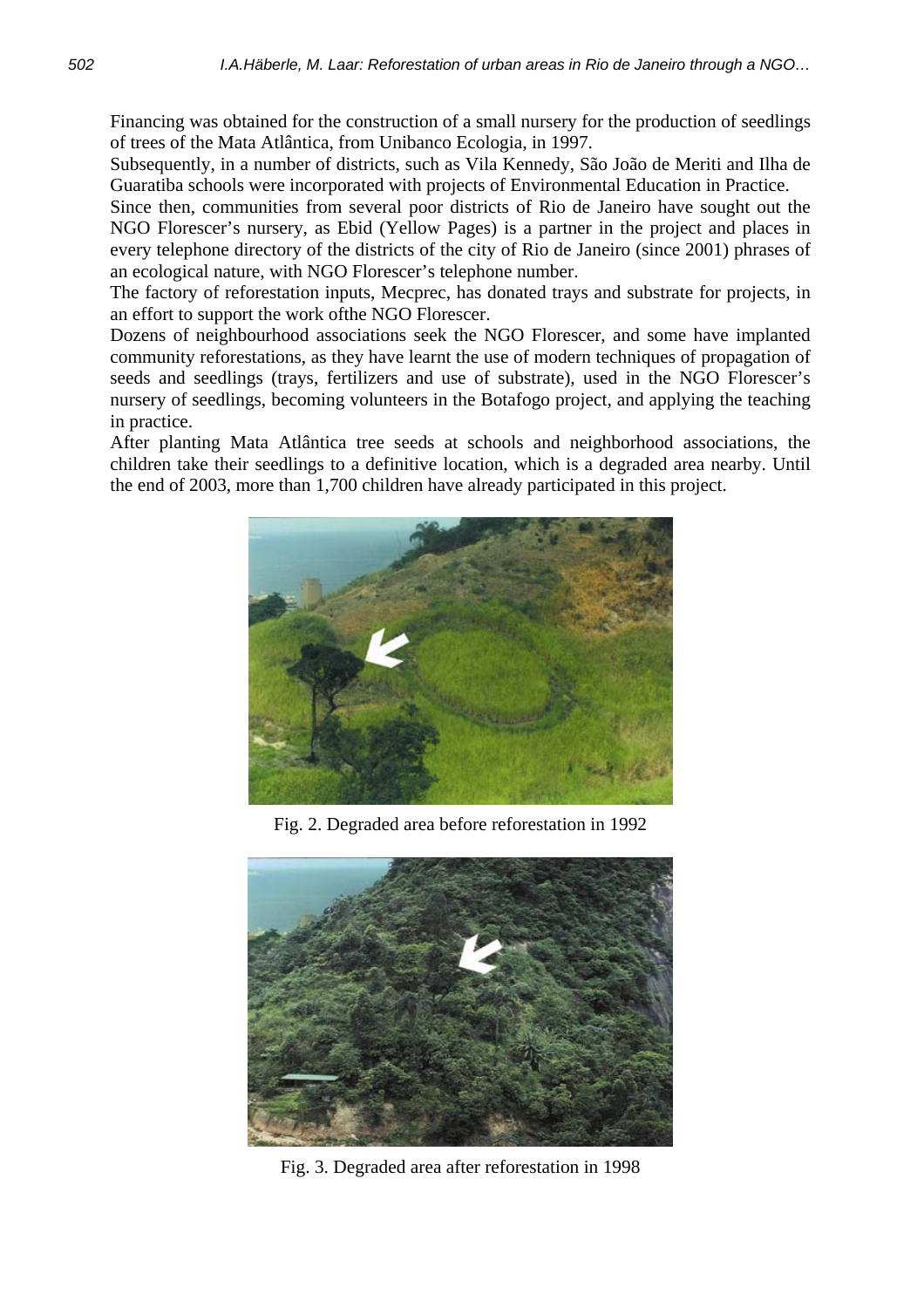Many companies today help the project, since the maintenance of tree seedlings in degraded areas is the most expensive phase, and requires planning with technical guidance.

In 1999, the proposal to create waste recycling centres at schools was included in the PROJECT OF ENVIRONMENTAL EDUCATION IN PRACTICE (whose first unit implanted was at the Burle Marx Ciep (state school)), with the purpose of generating funds through waste recycling, which the children would bring to school, to then use the resources generated in the recovery of local degraded areas.

Big-bag units were built to collect paper, paperboard, glass, plastic, metal and Tetrapak, which are then forwarded to a recycling company in the neighbourhood, which pays for the material collected.

Children training, in practice, the recycling of waste and actively participating in the plantation of the Mata Atlântica seedlings, using several items considered waste (Example: For containers for planting tree seedlings, tetrapak 1.0-liter milk boxes were used, and for the field dripping device a 1.5-liter PET bottle is used.).

Children learn, in practice, two of the mankind's greatest problems, the generation of waste and the recovery of degraded areas.

FLORESCER has sought support from the silviculture sector of the Federal Rural University of Rio de Janeiro (UFRRJ). As a result of this association other objectives have been included, highlighting for studies destined to know in greater detail the behaviour and adaptation of the species planted, and the diffusion of this knowledge through activities destined to the public at large.

Currently, the project lists the following as fundamental objectives:

- a) To foster community participation in the creation of solutions for the environmental problems in their districts.
- b) To increase the production of seedlings of species from the Mata Atlântica, using small nurseries installed at day-care centres, schools or neighbourhood associations.
- c) To use both the nursery and the reforested area as a field laboratory for environmental education activities.
- d) To provide courses, lectures and seminars using works in progress, showing that environmental education in practice may result in future citizens with the importance of nature in their lives forever printed in their minds, as they have experienced the works and results.
- e) To bring entrepreneurs, the government sector and the media to see the idea working in practice, with the purpose of future use in a great portion of the deprived communities.

#### **Conclusion**

The problem of hunger in Brazil may be reduced in the future, if every poverty-stricken community has projects of recovery of degraded areas and of waste recycling.

By creating at first only "aceiros" in degraded areas, the vestiges of local forests are preserved, avoiding the annual fires. Immediate and low-cost jobs are created for a portion of the population lacking education.

With this portion of the population included in the consumer group, an increase in the activities of small companies and industries and local retailers is generated.